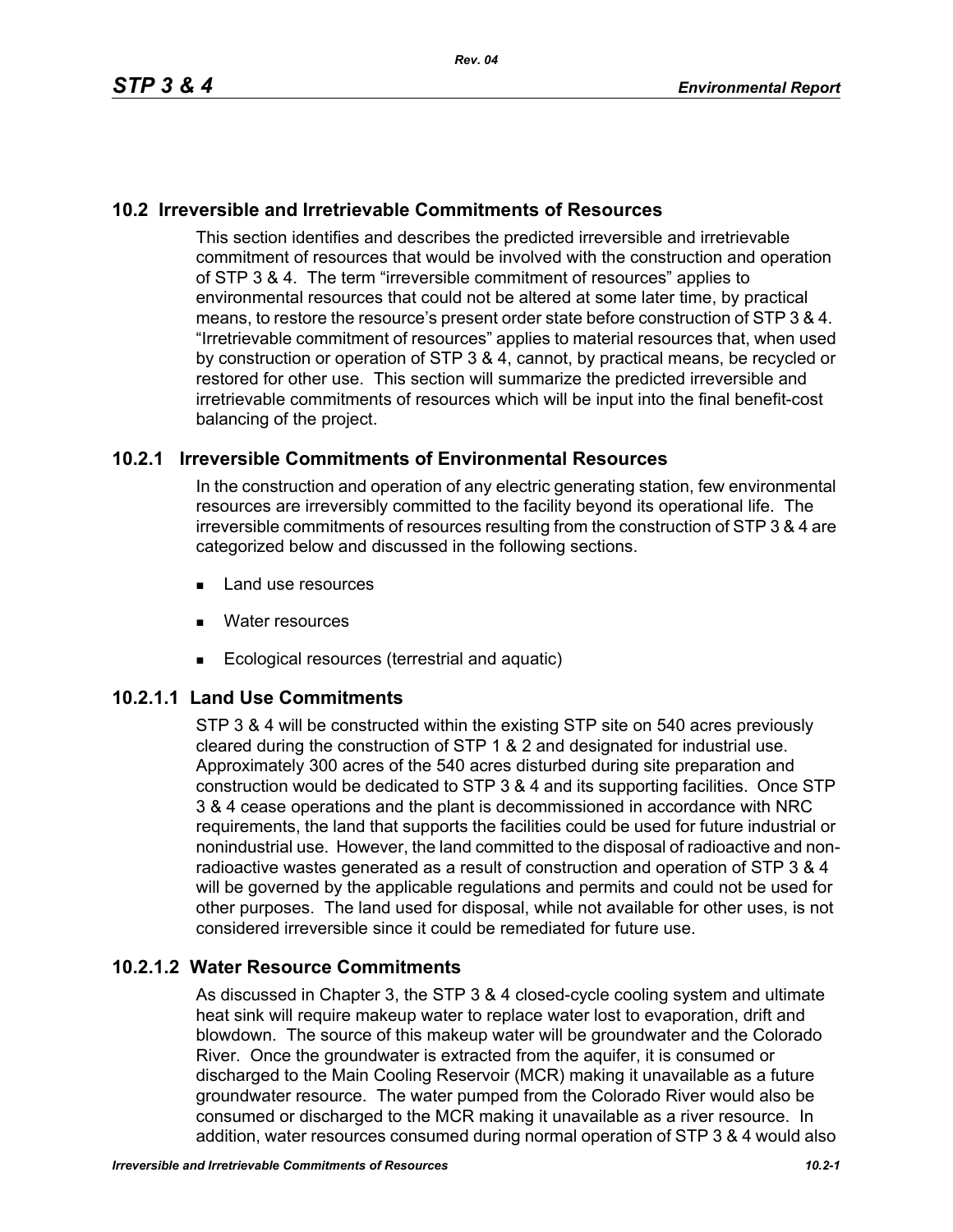not be readily available as a future resource but should not affect the overall availability of water resources for the area.

## **10.2.1.3 Ecological Commitments (Terrestrial and Aquatic)**

There will be impacts to vegetation and temporary relocation of terrestrial wildlife due to construction and operation of STP 3 & 4. Suitable habitat for most of the species affected is available adjacent to the STP site.

Approximately 240 acres of the 540 acres of vegetation impacted will be restored to preconstruction conditions and will be available as habitat upon completion of construction. In addition, the decommissioning of STP 3 & 4 could eventually result in complete restoration of the area to preconstruction conditions.

Similarly, the aquatic ecology found in streams and wetlands on site would be affected by the construction and operation of STP 3 & 4. There are no important aquatic ecosystems on the STP site or in the Colorado River near the site. Most of the impacts are SMALL and occur during the construction phase of the project; however, loss of aquatic resources such as benthic organisms, fish, and shellfish as a result of impingement and entrainment at the Colorado River intake structure will continue with operation of STP 3 & 4. When STP 3 & 4 are decommissioned, those aquatic resources will return to preoperational levels. Because of the abundance of these resources in the vicinity of the site, the irreversible loss of aquatic resources associated with construction and operation of STP 3 & 4 will have no impact on overall populations.

### **10.2.2 Irretrievable Commitments of Material Resources**

Construction of STP 3 & 4 requires large quantities of building materials that would be considered irretrievable commitments of resources unless they are recycled at decommissioning. Construction materials used for STP 3 & 4 will be similar to that of any major, multiyear construction project. Unlike the earlier generation of nuclear plants, asbestos and other materials considered hazardous will not be used in accordance with safety regulations and practices. The Department of Energy report (Reference 10.2-1) on new reactor construction estimates:

- 12,239 yards of concrete and 3107 tons of rebar for a reactor building
- 2,500,000 linear feet of cable for a reactor building
- 6,500,000 linear feet of cable for a single reactor
- Up to 55,000 feet of piping greater than 2.5 inches for a single 1000 MWe reactor

Specifically for an Advanced Boiling Water Reactor (ABWR), an estimated 13,000 tons of steel and 240,000 cubic yards of concrete will be required. While the amounts of these materials required will be large, the amounts will not be atypical of other types of power plants such as hydroelectric and coal-fired plants, nor of many large industrial facilities (e.g., refineries and manufacturing plants) that are constructed throughout the United States. Use of construction materials in the quantities associated with those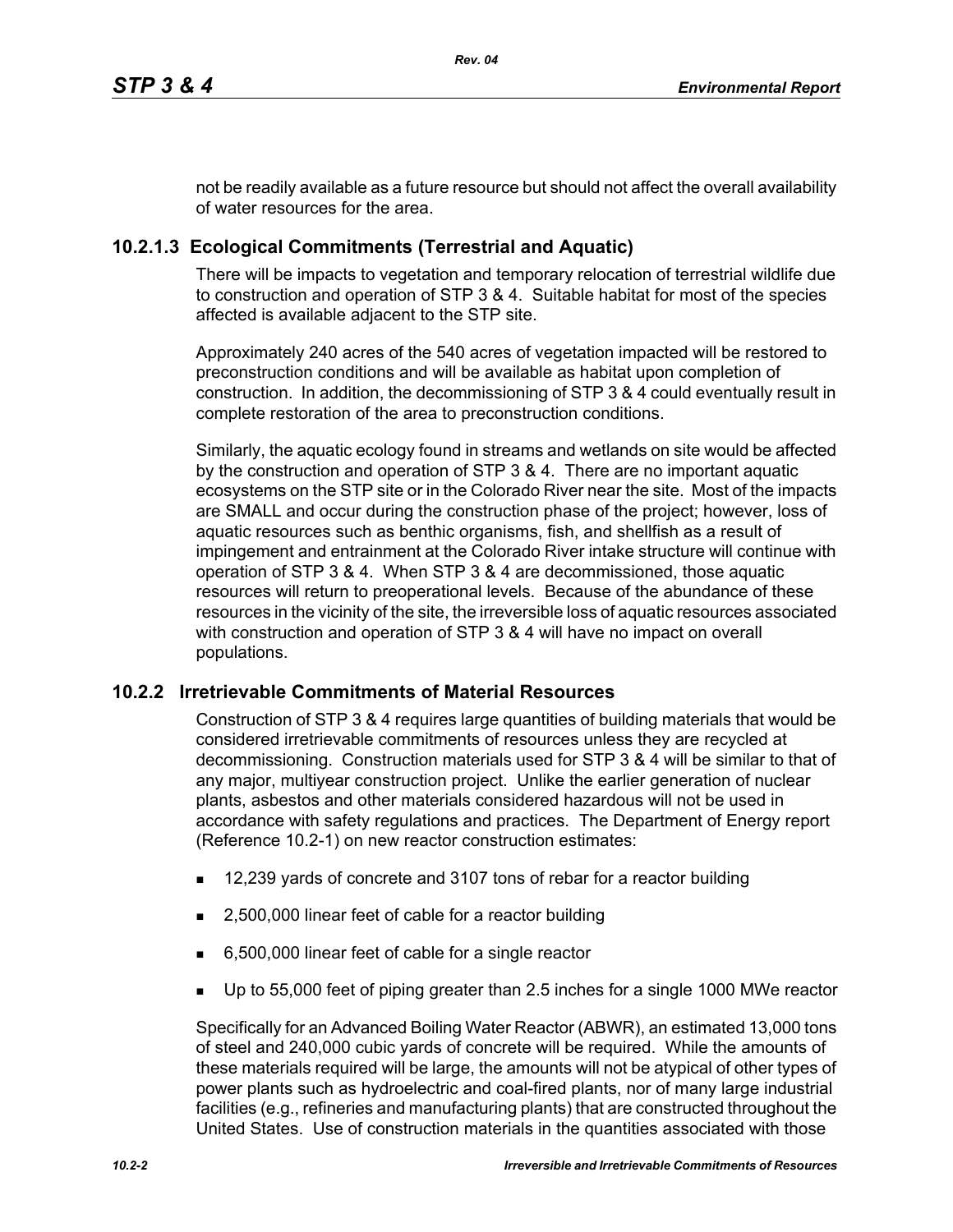expected for a nuclear power plant, while irretrievable unless they are recycled at decommissioning, will have a small impact with respect to the availability of such resources.

In 1992, the United States Congress authorized the U.S. Defense National Stockpile Centers (DNSC) to sell overstocked commodities (i.e., metals and minerals) owned by the Department of Defense. With 99% of stockpiled materials determined to be excess, DNSC is aggressively selling these materials (Reference 10.2-2). Therefore, use of such materials for the construction and operation of STP 3 & 4 in the quantities associated with those expected for a nuclear power plant, while irretrievable, will have a SMALL impact due to the abundance and availability of such resources. As an example, 460 million cubic yards of concrete (Reference 10.2-3) and 96 million metric tons of steel (Reference 10.2-4) are produced in the Unites States annually. The amount of materials used for STP 3 & 4 will likely be an insignificant fraction of the total such resources used in the United States.

During operations, the main resource irretrievably committed is the uranium used in the fuel cycle. Approximately 17,000 metric tons of enriched uranium is required for each ABWR over an assumed 60-year life of the plant. The World Nuclear Association studies the supply and demand of uranium and states that uranium is ubiquitous on Earth. Uranium is a metal approximately as common as tin or zinc, and it is a constituent of most rocks and even of the sea. The known recoverable reserves of uranium are over four million tons (Reference 10.2-5). Therefore, the uranium that will be used by STP 3 & 4 to generate power, while irretrievable, will have a SMALL impact with respect to the long-term availability of uranium worldwide.

Other irretrievable commitments of resources include those materials (presented under Subsection 5.5.2.1) used for the normal industrial operations of the plant (e.g., miscellaneous supplies, anti-freeze, waste oil) that cannot be recovered or recycled or that are consumed or reduced to unrecoverable forms.

#### **10.2.3 References**

- 10.2-1 "Application of Advanced Construction Technologies to New Nuclear Power Plants – MPR-2610," U.S. Department of Energy, prepared under Contract DE-AT01-020NE23476, Revision 2, September 24, 2004.
- 10.2-2 2005 Secretary of Defense Environmental Awards Defense Logistics Agency Defense Stockpile Center Environmental Quality Team Award, available at https://www.denix.osd.mil/denix/Public/News/OSD/SecDef05/EQ/EQ\_IT DNSC.pdf, accessed March 22, 2007.
- 10.2-3 "Ready Mix Concrete Production for U.S. through May 2007," National Ready Mixed Concrete Association, available at http://www.nrmca.org/ concrete/data.asp, accessed July 23, 2007.